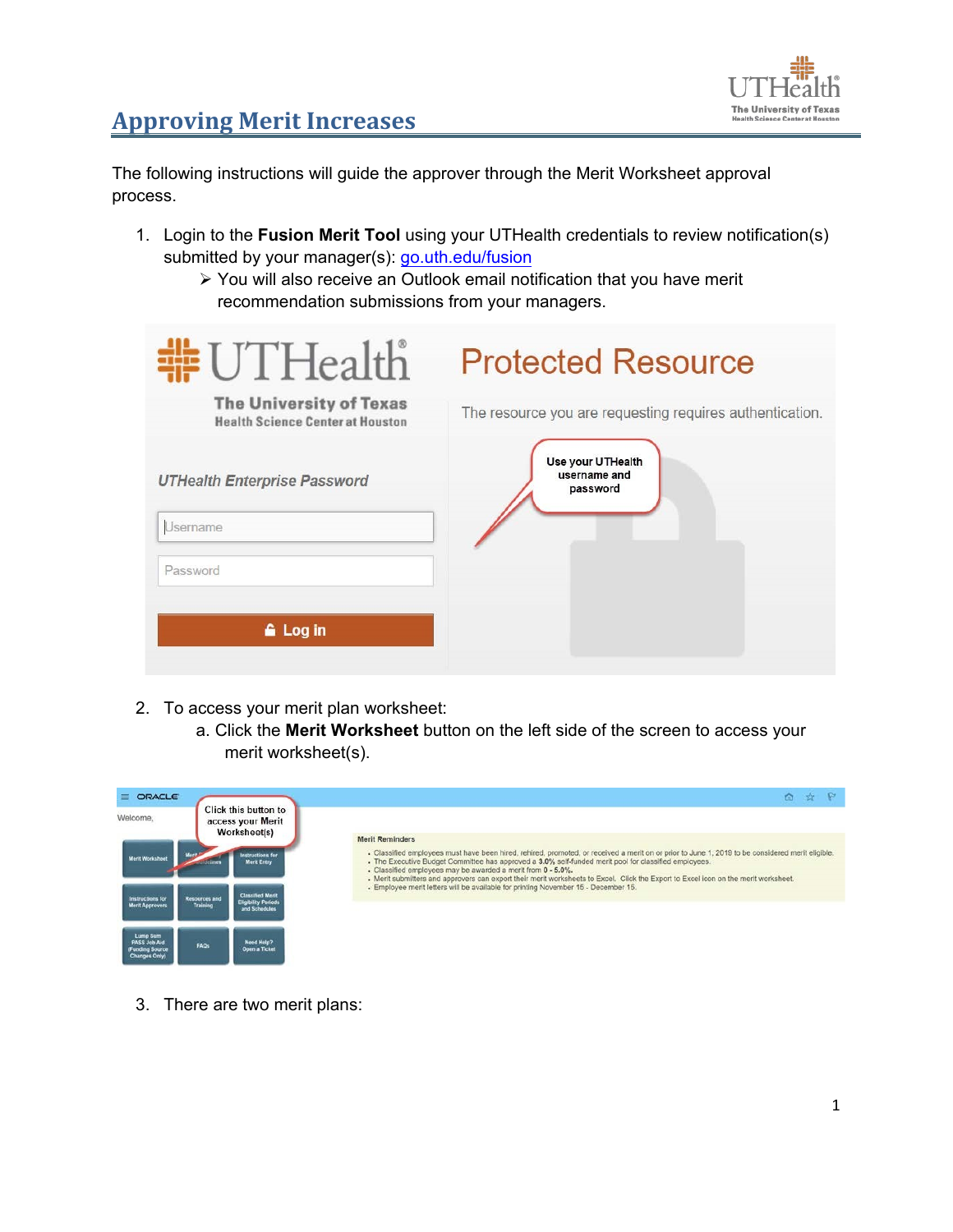

o **FY20XX Semi-Monthly Classified Merit Increase Plan**—contains all

classified employees who meet the eligibility requirements for December merits.

- o **FY20XX Bi-Weekly Classified Merit Increase Plan**—contains non-exempt employees who are paid bi-weekly and who meet the eligibility requirements for December merits.
- $\triangleright$  The merit plan(s) that you will see depend on whether you have direct and/or indirect reports eligible for a merit within those plans.
- $\triangleright$  You may have access to one or both merit plans.
	- a. To transition between semi-monthly and bi-weekly merit plans, click on the arrow on the right next to 'Viewing plan'.



4. Once you have selected the correct merit plan you wish to view, select 'Allocate Compensation' from the icons under 'Tasks' to view the merit worksheet.

| ↖ |                                                                   | Workforce Compensation:                                                                          | $\blacksquare$                                 |                   | Viewing plan 2 of 2        |
|---|-------------------------------------------------------------------|--------------------------------------------------------------------------------------------------|------------------------------------------------|-------------------|----------------------------|
|   | <b>Status</b><br>Work in Progress <b>E</b> &                      | FY2020 Semi-Monthly Classified Merit Increase Plan FY2020<br>Last Approval Action<br><b>None</b> | Access Level<br><b>Updates Allowed</b>         |                   | <b>Submit for Approval</b> |
|   | Tasks<br>血<br>Manage Budgets<br>颐<br><b>Allocate Compensation</b> | Click the link to<br>O<br>open the Merit<br>Worksheet<br>⊳≺                                      | Manage Approvals<br><b>Employee Statements</b> | Ξ<br>View reports |                            |

- a. From the 'View' drop down menu, select 'Tree' to view a list of your employees and their respective merit entries.
- b. Click on 'View' once again and select 'Expand All' to review the merit entries for all of your employees.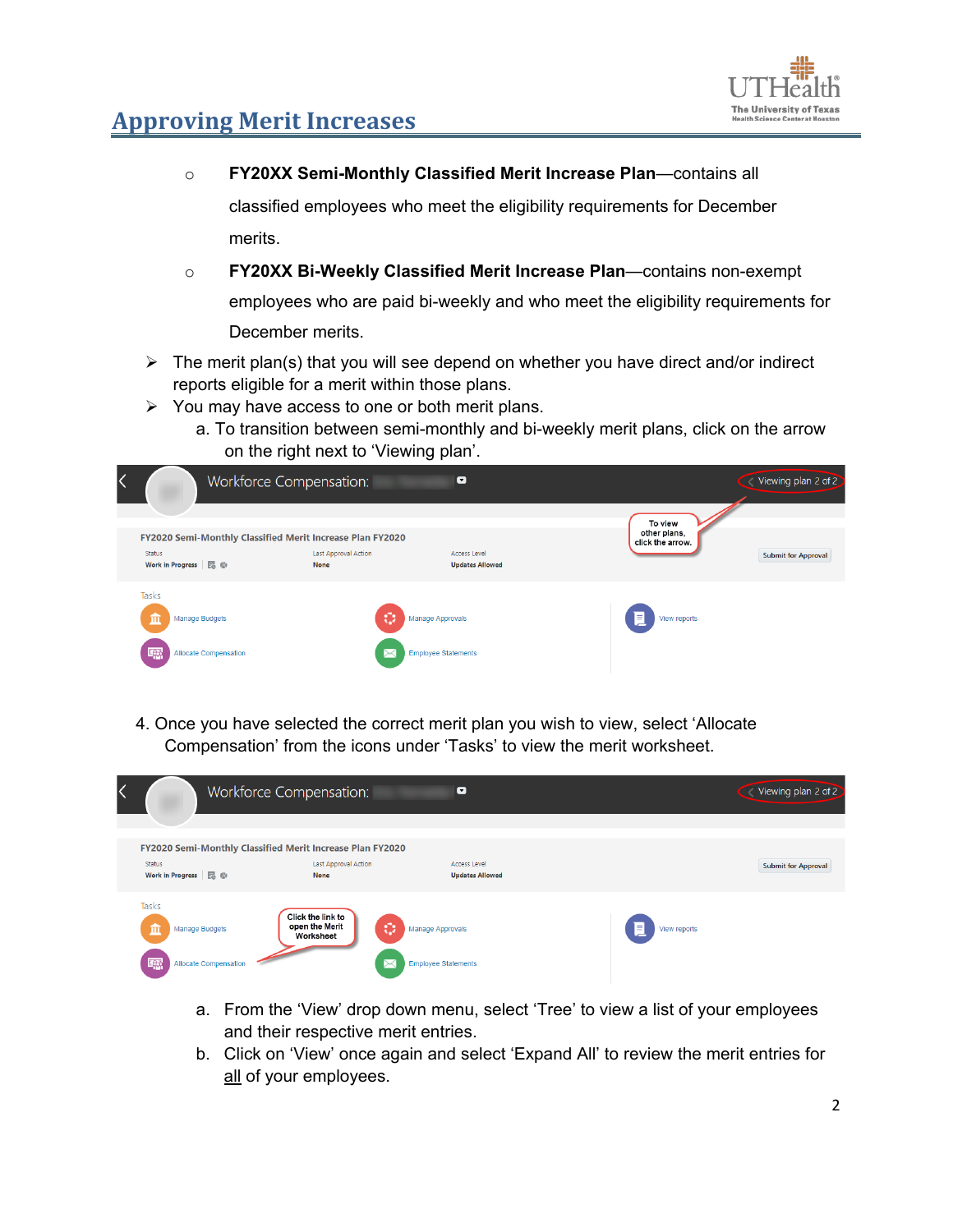

#### **Summary: Direct Reports**

| Component                    |                                                          |   |                                      |                             |                       |                                               |
|------------------------------|----------------------------------------------------------|---|--------------------------------------|-----------------------------|-----------------------|-----------------------------------------------|
| No data to display.          |                                                          |   | Select 'Tree'                        |                             |                       |                                               |
| Actions $\blacktriangledown$ | Format $\blacktriangledown$<br>View $\blacktriangledown$ | 顨 | $\mathbb{R}$<br>$ad$ Ch              | * 理▼                        |                       |                                               |
|                              | Tree                                                     |   |                                      | <b>Current</b>              |                       |                                               |
| <b>Employee I</b>            | Columns                                                  | Þ | <b>Current</b><br><b>Annual Rate</b> | Annualized<br><b>Salary</b> | Performance<br>Rating | <b>Enterable</b><br><b>Performance Rating</b> |
|                              | Freeze                                                   |   |                                      |                             |                       |                                               |
| Colum                        | Detach                                                   |   |                                      |                             |                       |                                               |
|                              | Sort                                                     | Þ |                                      |                             |                       |                                               |
|                              | Reorder Columns                                          |   |                                      |                             |                       |                                               |

#### **Summary: All Workers**

| Component                    |                                       |                               |                                                             |                                        |
|------------------------------|---------------------------------------|-------------------------------|-------------------------------------------------------------|----------------------------------------|
| Merit                        |                                       |                               |                                                             |                                        |
| Lump Sum                     |                                       |                               |                                                             |                                        |
| Actions $\blacktriangledown$ | Format v<br>View $\blacktriangledown$ | ※ 里▼<br>Detach                |                                                             |                                        |
|                              | List                                  |                               | <b>Current</b>                                              |                                        |
| <b>Employee I</b>            | Columns                               | <b>Current</b><br>Innual Rate | Performance<br><b>Annualized</b><br>Rating<br><b>Salary</b> | Enterable<br><b>Performance Rating</b> |
|                              | Freeze                                |                               |                                                             |                                        |
|                              | Detach                                |                               |                                                             |                                        |
|                              | Expand                                |                               |                                                             |                                        |
|                              | Expand All Below                      | Select 'Expand All'           |                                                             |                                        |
| Colum                        | Collapse All Below                    |                               |                                                             |                                        |
|                              | Expand All                            |                               |                                                             |                                        |
|                              | Collapse All                          |                               |                                                             |                                        |
|                              | Scroll to First<br>Ctrl+Home          |                               |                                                             |                                        |
|                              | Scroll to Last<br>Ctrl+End            |                               |                                                             |                                        |
|                              | Sort                                  | Ъ                             |                                                             |                                        |
|                              | Reorder Columns                       |                               |                                                             |                                        |

- c. You can then review the merit worksheet and make changes if necessary.
	- Ensure that a merit % has been entered for all employees, including 0% for employees not receiving a merit.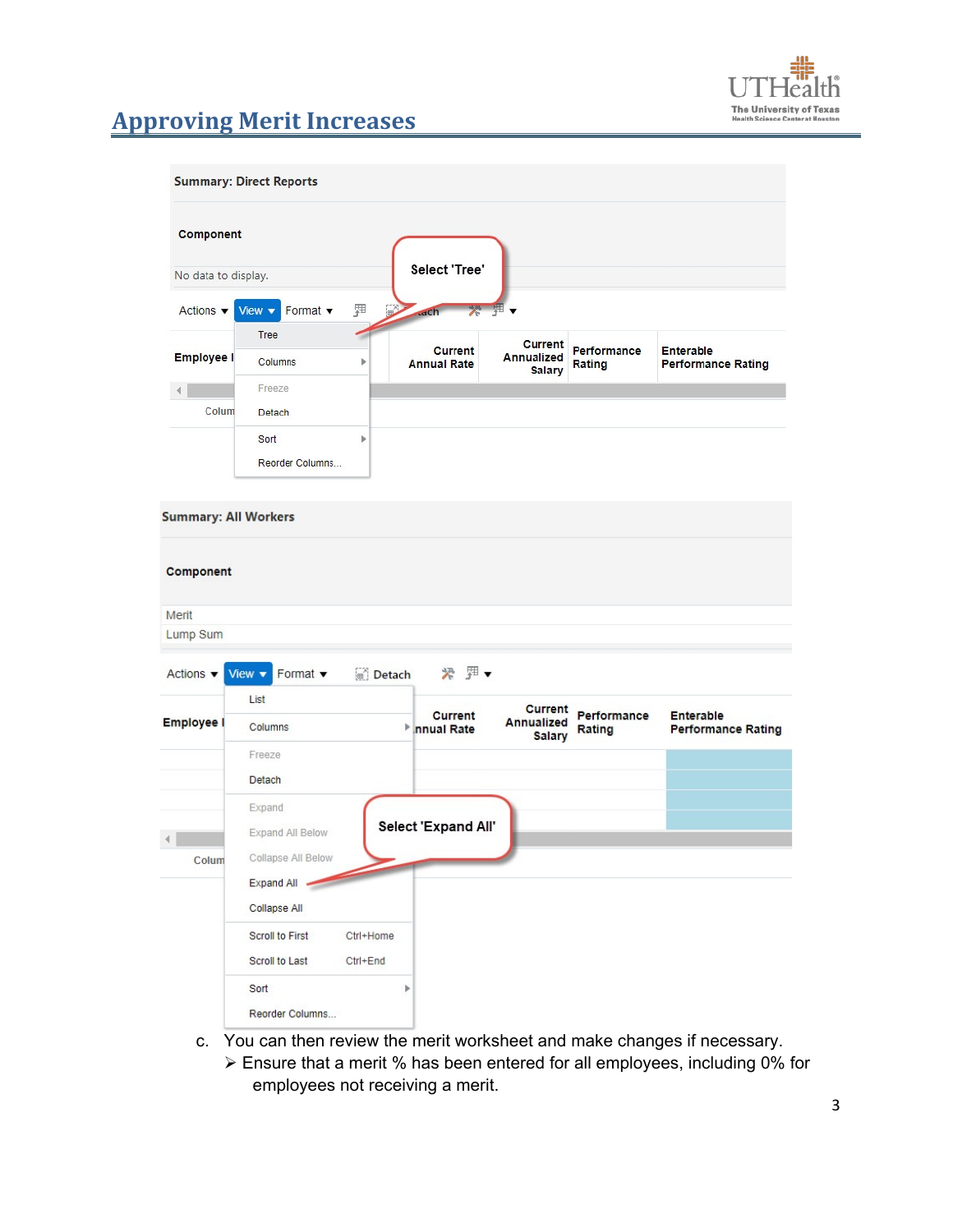

d. If you make changes, remember to click the **Save and Close** button on the upper right corner of the screen to save the changes.

| $\equiv$ ORACLE                                                                                                                                                                                                                                                                                                                          |                                 |                                  |                                                    |                                              | <b>命 ☆ ド D</b>        | <b>COMPA</b>                                           |
|------------------------------------------------------------------------------------------------------------------------------------------------------------------------------------------------------------------------------------------------------------------------------------------------------------------------------------------|---------------------------------|----------------------------------|----------------------------------------------------|----------------------------------------------|-----------------------|--------------------------------------------------------|
| Allocate Compensation $\bullet$                                                                                                                                                                                                                                                                                                          |                                 |                                  |                                                    | Save and Close                               |                       | Cancel                                                 |
| FY2020 Semi-Monthly Classified Merit Increase Plan FY2020   2 Acting as                                                                                                                                                                                                                                                                  |                                 |                                  | Click here to save the<br>worksheet. Do not submit |                                              |                       |                                                        |
| <b>Summary: All Workers</b>                                                                                                                                                                                                                                                                                                              |                                 | the worksheet yet.               |                                                    |                                              |                       | $\times$                                               |
| Component                                                                                                                                                                                                                                                                                                                                | Currency                        | <b>Employees</b><br>Compensation | Percentage of<br><b>Employees</b><br>Compensated   | <b>Compensation Overall Budget</b><br>Amount | Amount                | Merit<br>Worksheet<br><b>Budget Guide</b><br>$(3.0\%)$ |
| Merit                                                                                                                                                                                                                                                                                                                                    | <b>USD</b>                      |                                  |                                                    |                                              |                       |                                                        |
| Lump Sum                                                                                                                                                                                                                                                                                                                                 | <b>USD</b>                      | $\circ$                          | Ō                                                  | 0.00                                         |                       |                                                        |
| Actions v View v Format v $\Box$ Detach $\gg \Box$ v                                                                                                                                                                                                                                                                                     |                                 |                                  |                                                    |                                              |                       |                                                        |
| Calculated<br>Current<br>Manager<br>Will LSM have the<br>Performance<br>Enterable<br>Current<br><b>Entered Merit</b><br><b>Alerts</b><br><b>Merit Amount</b><br><b>Employee Name</b><br><b>Employee ID</b><br>Annualized<br>same funding source?<br><b>Annual Rate</b><br>Rating<br><b>Performance Rating</b><br>Salary<br>Increase (\$) | Calculated<br>Lump Sum<br>Merit | <b>Total Award</b>               | <b>New Annual</b><br>Rate                          | Pay Range<br>Minimum                         | Pay Range<br>Midpoint | Pay Range<br>Maximum                                   |

The following instructions will provide instructions on how to approve or return a merit worksheet after reviewing merit entries.

- 1. Click the **Manage Approvals** link located at the top of the **Workforce Compensation**  screen**:** 
	- $\triangleright$  If you have more than one plan, be sure you are in the correct plan before approving.

| Workforce Compensation:                                                   |                              | $\blacksquare$                                                                                                                   |                   | Viewing plan 2 of 2        |
|---------------------------------------------------------------------------|------------------------------|----------------------------------------------------------------------------------------------------------------------------------|-------------------|----------------------------|
| FY2020 Semi-Monthly Classified Merit Increase Plan FY2020                 |                              |                                                                                                                                  |                   |                            |
| Status<br>Work in Progress <b>E</b> &                                     | Last Approval Action<br>None | Access Level<br><b>Updates Allowed</b>                                                                                           |                   | <b>Submit for Approval</b> |
| Tasks<br>血<br><b>Manage Budgets</b><br>【森<br><b>Allocate Compensation</b> | ۰<br>⋉                       | Select Manage<br>Manage Approvals<br>Approvals on the main<br>page under Workforce<br>Compensation<br><b>Employee Statements</b> | 且<br>View reports |                            |

2. If you would like to approve merit submissions for specific managers individually, click on the manager's name. The row will highlight when selected.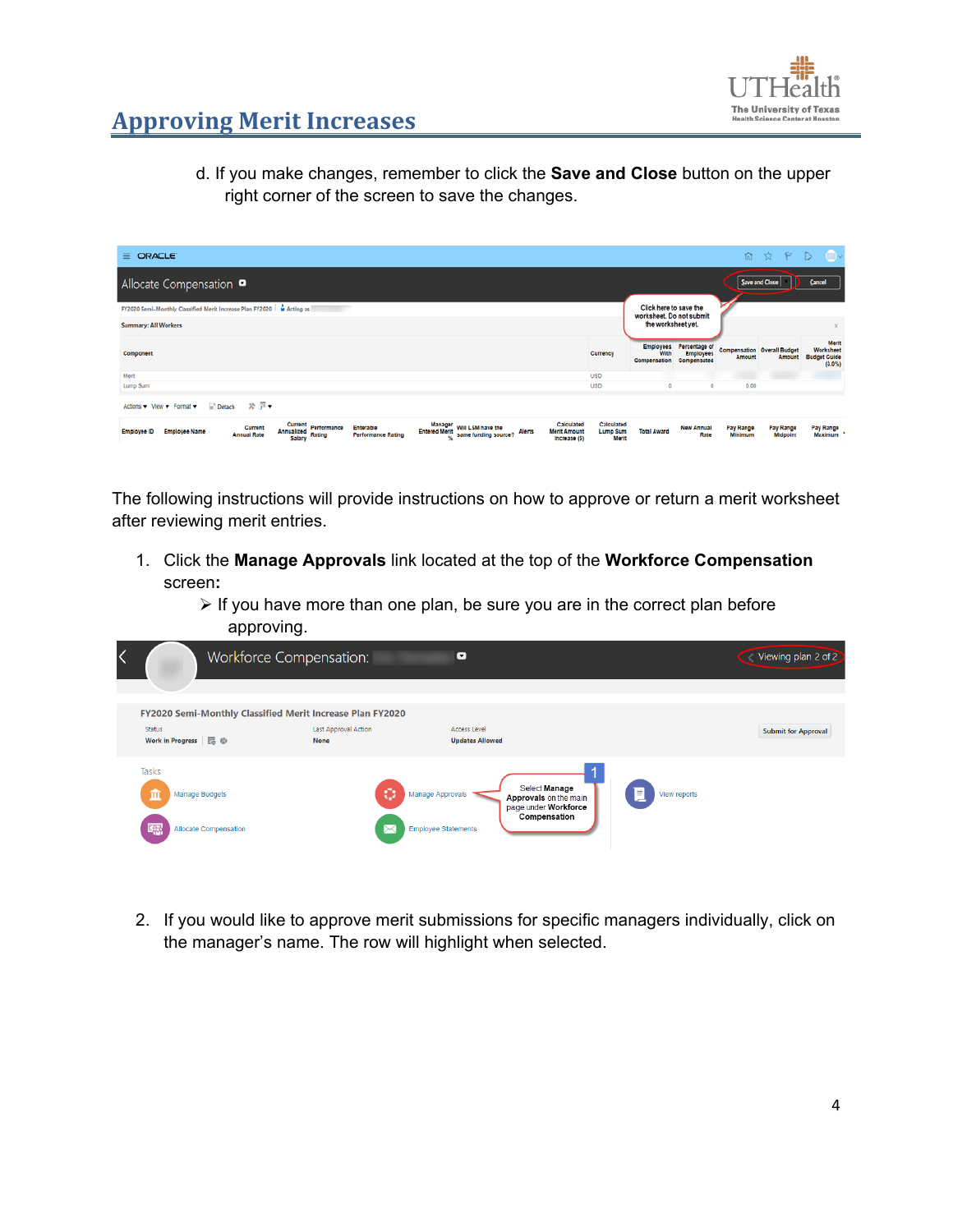

| ORACLE <sup>®</sup><br>≡                                                                                                                                                                                |                                              |
|---------------------------------------------------------------------------------------------------------------------------------------------------------------------------------------------------------|----------------------------------------------|
| Manage Approvals $\bullet$                                                                                                                                                                              |                                              |
| <b>FY2020 Semi-Monthly Classified Merit Increase Plan FY2020</b>                                                                                                                                        |                                              |
| Approvals Compensation Overview Allocation Statistics Salary Range Analysis Alerts                                                                                                                      |                                              |
| Actions $\mathbf{v}$ View $\mathbf{v}$ Format $\mathbf{v}$ $\mathbf{F}$<br><b>III</b> Freeze <b>Fig.</b> Detach<br>$\bullet$ Approve $\bullet$<br>Return for Correction<br><b>B</b> Request Information |                                              |
| <b>Manager</b>                                                                                                                                                                                          |                                              |
|                                                                                                                                                                                                         | <b>Access Level</b>                          |
| <b>Click the</b><br>manager's name                                                                                                                                                                      | <b>↓</b> Updates Allowed                     |
| to highlight the<br>row                                                                                                                                                                                 | <b>4</b> Updates Allowed<br>$\checkmark$     |
|                                                                                                                                                                                                         | <b>&amp;</b> Updates Allowed<br>$\checkmark$ |
|                                                                                                                                                                                                         | <b>&amp;</b> Updates Allowed<br>$\checkmark$ |

#### Rows Selected 1

#### 3. You can either **Approve** the manager's Merit Worksheet or **Return for Correction**.

| ORACLE <sup>®</sup><br>$=$                                     |                                                                                                                            |                                              |
|----------------------------------------------------------------|----------------------------------------------------------------------------------------------------------------------------|----------------------------------------------|
| Manage Approvals <b>O</b>                                      |                                                                                                                            |                                              |
| FY2020 Semi-Monthly Classified Merit Increase Plan FY2020      | ÷                                                                                                                          |                                              |
| <b>Approvals</b> Compensation Overview   Allocation Statistics | <b>Salary Range Analysis</b><br>Alerts                                                                                     |                                              |
| 驆<br>Actions $\bullet$ View $\bullet$ Format $\bullet$         | <b>III</b> Freeze <b>in</b> Detach<br>$\bullet$ Approve $\bullet$<br>Return for Correction<br><b>B</b> Request Information |                                              |
| <b>Manager</b>                                                 | You have the option to                                                                                                     | <b>Access Level</b>                          |
|                                                                | <b>Approve the Merit</b><br>Worksheet or Return                                                                            | & Updates Allowed                            |
| $\rightarrow$                                                  | for Correction<br>3                                                                                                        | <b>4</b> Updates Allowed<br>$\checkmark$     |
|                                                                |                                                                                                                            | <b>&amp;</b> Updates Allowed<br>$\checkmark$ |
|                                                                |                                                                                                                            | <b>4</b> Updates Allowed<br>$\checkmark$     |
|                                                                |                                                                                                                            | <b>4</b> Updates Allowed<br>$\checkmark$     |
| <b>Rows Selected 1</b>                                         |                                                                                                                            |                                              |

4. To approve, click the drop down arrow next to **Approve.** Choose the **Selected Managers** option. If the approver is ready to approve the worksheets for all of his or her managers, select **All Managers.**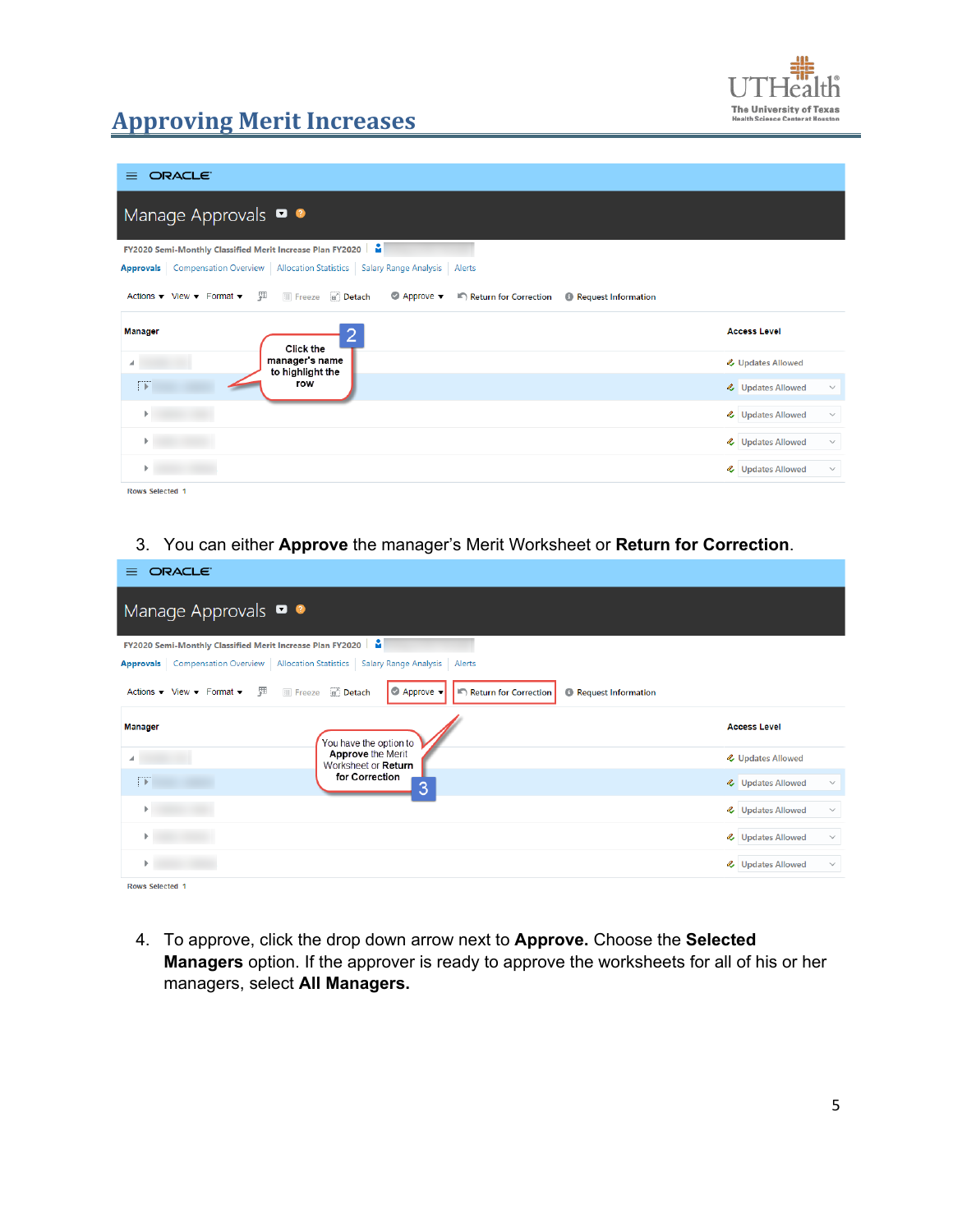

| ORACLE <sup>®</sup><br>$=$                                                                                                                     |                                                                    |                                          |
|------------------------------------------------------------------------------------------------------------------------------------------------|--------------------------------------------------------------------|------------------------------------------|
| Manage Approvals $\bullet$ $\bullet$                                                                                                           |                                                                    |                                          |
| <b>FY2020 Semi-Monthly Classified Merit Increase Plan FY2020</b>                                                                               |                                                                    |                                          |
| Approvals   Compensation Overview   Allocation Statistics   Salary Range Analysis   Alerts                                                     |                                                                    |                                          |
| Actions $\blacktriangledown$ View $\blacktriangledown$ Format $\blacktriangledown$ $\frac{\pi}{2}$ $\blacksquare$ Freeze $\blacksquare$ Detach | Approve v<br>Return for Correction<br><b>B</b> Request Information |                                          |
| <b>Manager</b>                                                                                                                                 | <b>Selected Managers</b>                                           | <b>Access Level</b>                      |
|                                                                                                                                                | All Managers                                                       |                                          |
| ⊿                                                                                                                                              | Click the arrow and                                                | <b>↓</b> Updates Allowed                 |
|                                                                                                                                                | select either Selected<br>Managers or All<br><b>Managers</b>       | <b>4</b> Updates Allowed<br>$\checkmark$ |
|                                                                                                                                                |                                                                    | <b>4</b> Updates Allowed<br>$\checkmark$ |
|                                                                                                                                                |                                                                    | <b>2</b> Updates Allowed<br>$\checkmark$ |
|                                                                                                                                                |                                                                    | <b>4</b> Updates Allowed<br>$\checkmark$ |
| <b>Rows Selected 1</b>                                                                                                                         |                                                                    |                                          |

5. If you select **Selected Managers**, an **Approve Selected Managers** box appears, click submit.



6. You will receive a confirmation box, which will confirm your Merit Worksheet has been approved. Click **OK.**

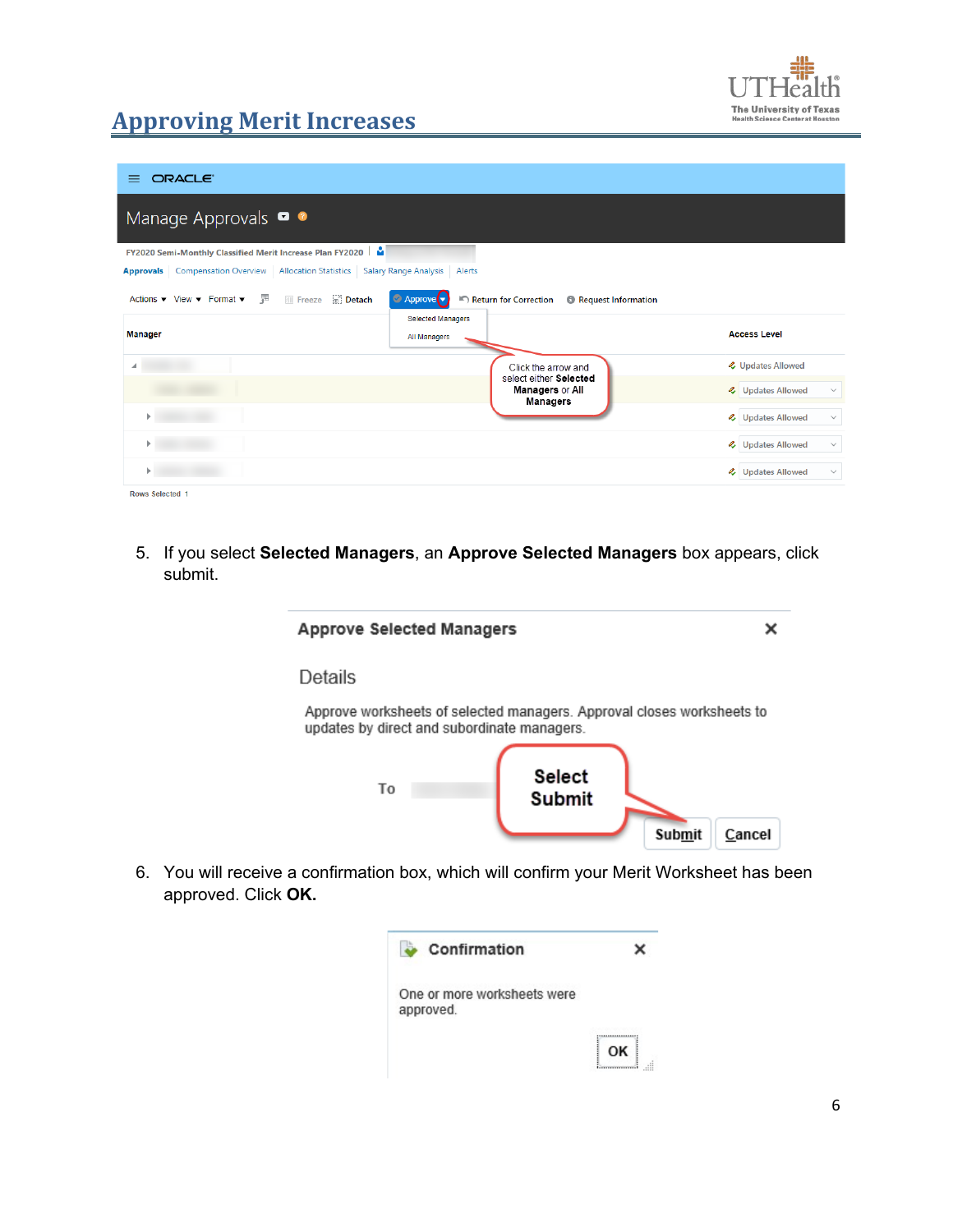

7. If you select All Managers, a warning message appears. Selecting 'Yes' will approve all manager worksheets submitted.



8. You will receive a confirmation box, which will confirm your Merit Worksheet has been approved. Click **OK.**



- 9. To return the manager's worksheet for correction, click the manager's name of the worksheet you wish to return.
- 10. Click the **Return for Correction** button.

| ORACLE <sup>®</sup><br>$=$                                                                                                                                                                                        |                                          |
|-------------------------------------------------------------------------------------------------------------------------------------------------------------------------------------------------------------------|------------------------------------------|
| Manage Approvals <b>O</b>                                                                                                                                                                                         |                                          |
| <b>FY2020 Semi-Monthly Classified Merit Increase Plan FY2020</b> $\frac{6}{10}$                                                                                                                                   |                                          |
| Approvals   Compensation Overview   Allocation Statistics   Salary Range Analysis<br>Alerts                                                                                                                       |                                          |
| <b>III</b> Freeze <b>Detach</b><br>彃<br>$\bullet$ Approve $\bullet$<br>Actions $\bullet$ View $\bullet$ Format $\bullet$<br><b>Return for Correction</b><br>$\blacksquare$<br><b><i>O</i></b> Request Information |                                          |
| <b>Manager</b><br>Select Return for                                                                                                                                                                               | <b>Access Level</b>                      |
| Correction<br>Click the<br>manager's name                                                                                                                                                                         | <b>&amp;</b> Updates Allowed             |
| to highlight the<br>₿D<br>row                                                                                                                                                                                     | 4 Updates Allowed<br>$\checkmark$        |
|                                                                                                                                                                                                                   | <b>4</b> Updates Allowed<br>$\checkmark$ |
|                                                                                                                                                                                                                   | <b>4</b> Updates Allowed<br>$\checkmark$ |
|                                                                                                                                                                                                                   | <b>4</b> Updates Allowed<br>$\checkmark$ |
| Rows Selected 1                                                                                                                                                                                                   |                                          |